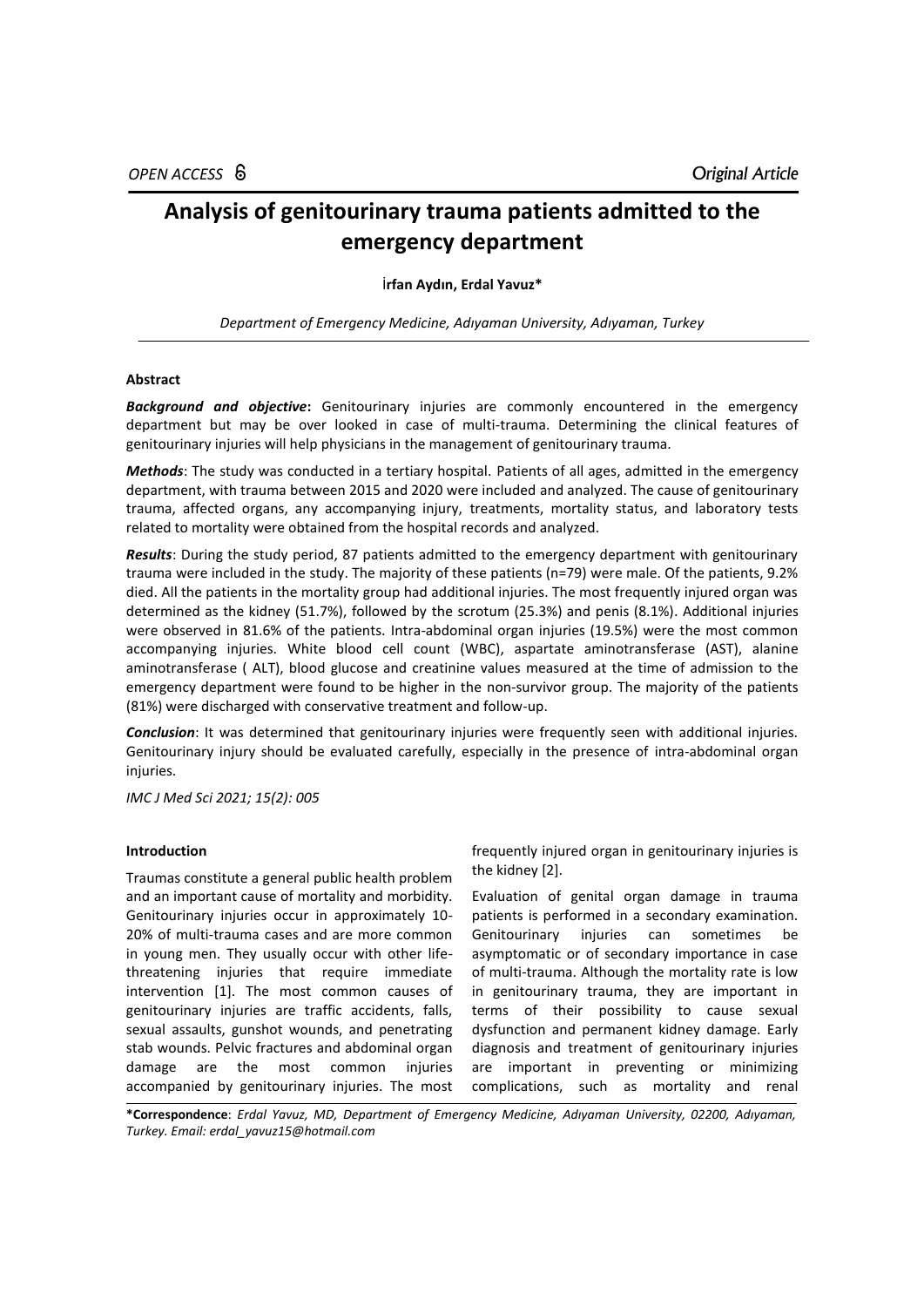dysfunction, urinary incontinence and sexual dysfunction [3]. As in all trauma cases, in patients with genitourinary injuries, the airway should be protected first, and then external bleeding and hemodynamic shock should be controlled. After evaluating possible causes of fatal trauma, a genitourinary evaluation should be performed in the early period [4]. Thereore, the main purpose of this study was to evaluate genitourinary injuries in trauma patients, discuss them in light of the literature, and draw the attention of emergency physicians to these injuries.

# **Methods**

*Study design and study population*: The study was initiated after obtaining approval from the Clinical Research Ethics Committee of Adiyaman university (ethics committee number: 2020/07-34). Informed consent was waived due to the retrospective nature of the study.

In this study, patients from all age groups who presented to our emergency department due to trauma between 2015 and 2020 were examined. Patients with injuries caused by traffic accidents, falls, battery, and sports activities were identified from the hospital archive. The epicrisis reports of these patients were examined, and the patients with genitourinary trauma were recorded. The patients' age, gender, cause of trauma, time of trauma, injured organ, accompanying additional injury, conclusion time of consultation, length of hospital stay, clinical outcomes, and the values of laboratory investigations/tests at the time of admission to the emergency department were recorded in prepared forms. The obtained values were analyzed and compared between the nonsurvivor and survivor groups . Patients without genitourinary trauma and those with missing data in the hospital archive were not included in the study.

*Statistical Analysis*: SPSS software package version 17 was used in the study. The suitability of continuous data to normal distribution was investigated with the Kolmogorov-Smirnov test. Data conforming to normal distribution were analyzed using Student's t-test, and those that were not normally distributed were analyzed with

the Mann-Whitney U test. The chi-square test was used to compare qualitative data. Numerical data conforming to normal distribution were shown as mean ± standard deviation, and those that were not normally distributed were presented as median (minimum-maximum) values. Categorical variables were expressed as numbers and percentages. P values of <0.05 were considered statistically significant.

#### **Results**

During the study period, a total of 87 patients, 79 (90.8 %) male and 8 (9.2%) female, presented to the emergency department with genitourinary injuries (Table-1). Concerning age, 36.7% of the patients consisted of young males aged 21-40 years. The injuries most frequently occurred in the time zone between 16:00 and 23:59 (49.4%), and when the trauma type was considered, it was most frequently related to traffic accidents (48.3%).

**Table-1**: *Characteristics of the study patients with genitourinary injuries (N=87)*

| <b>Variable</b>         | n                        | (%)  |
|-------------------------|--------------------------|------|
| Gender                  |                          |      |
| Male                    | 79                       | 90.8 |
| Female                  | 8                        | 9.2  |
| Age, years              |                          |      |
| < 20                    | 25                       | 28.7 |
| $21 - 40$               | 32                       | 36.7 |
| 41-60                   | 20                       | 22.9 |
| $\geq 61$               | 10                       | 11.4 |
| Time of injury          |                          |      |
| 08:00-15:59             | 34                       | 39.1 |
| 16:00-23:59             | 43                       | 49.4 |
| 24:00-07:59             | 10                       | 11.5 |
| Trauma type             |                          |      |
| <b>Traffic accident</b> | 42                       | 48.3 |
| Fall from a height      | 19                       | 21.8 |
| Penetratingwound        | 11                       | 12.6 |
| Battery                 | 5                        | 5.7  |
| Gunshot wound           | 7                        | 8.1  |
| Blunt abdominal trauma  | $\overline{\mathcal{L}}$ | 2.3  |
| Trapped in wreckage     | 1                        | 1.1  |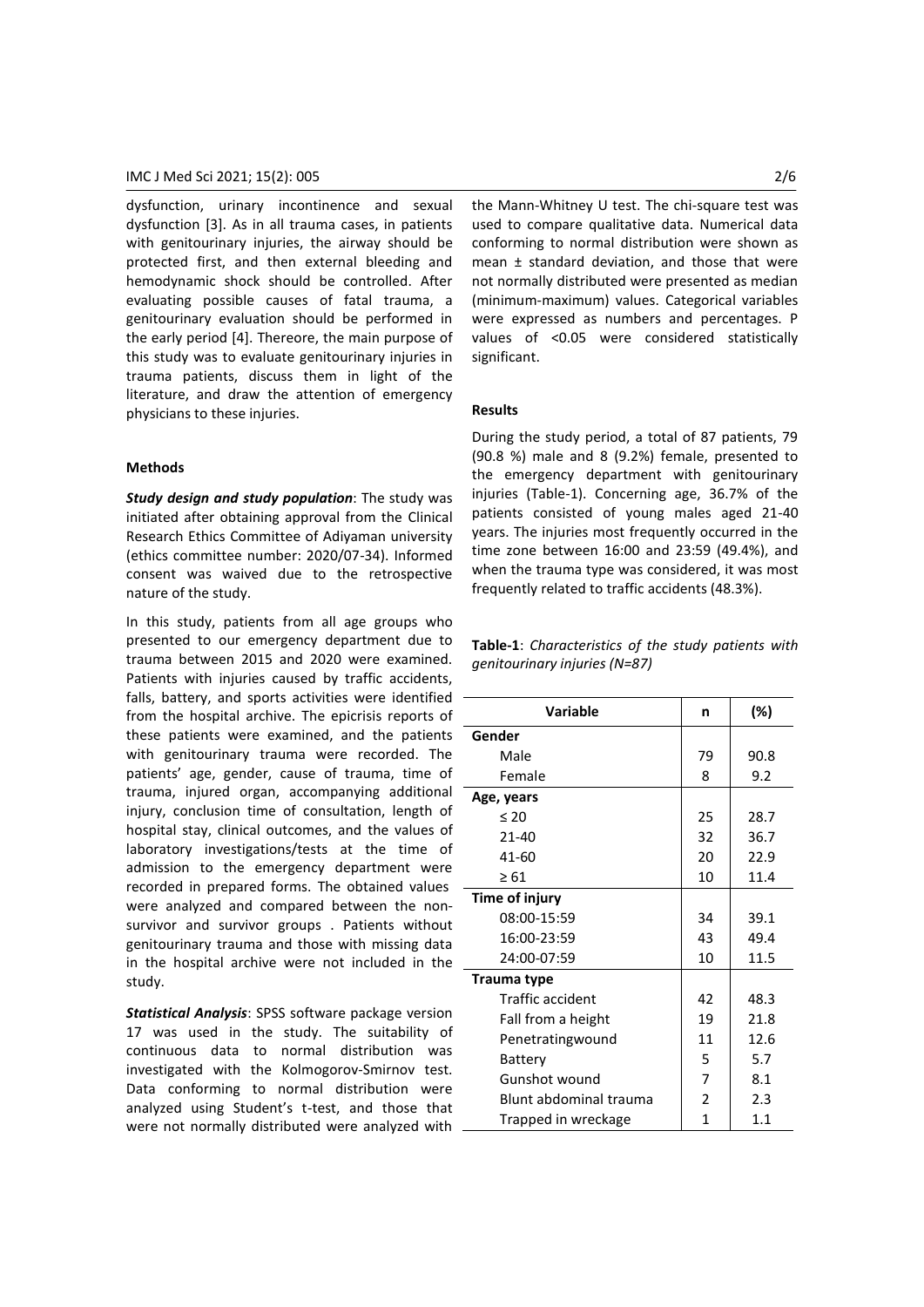## IMC J Med Sci 2021; 15(2): 005 3/6

The most common injury type (51.7%) was kidney injury, followed by scrotal injury (25.3%) and penile injury (8.1%). When accompanying injuries were examined, an additional pathology was observed in 81.6% of the patients. It was determined that intra-abdominal organ injury (19.5%) was the most common accompanying injury, followed by pelvis fractures (17.2%), extremity fractures (13.8%), and thoracic injury (12.6%). All the patients in the non-survivor group had additional pathologies. The majority (72.4%) of urology consultations requested from the emergency department were completed within the first hour. Almost half (49.4%) of the patient had to stay in hospital for 5 to 20 days.The mortality rate of patients with urogenital trauma was found to be 9.2% (Table-2).

The values of serum aspartate amino transferase (AST), alanine amino transferase (ALT), creatinine and blood glucose in the patients who died were higher than the values of the patients who survived according to the tests taken at the time of admission to the emergency department. Hemoglobin (Hb), hematocrit (HTC) and urea levels were found to be lower in patients who died, and all of these results were statistically significant (p<0.05). There was no significant difference between deceased and surviving patients in terms of white blood cells (WBC), platelet (PLT) and creatinine kinase (CK) values (p>0.05) (Table- 3).

**Table-2**: *Pattern of genitourinary injuries, hospital stay and outcome*

| <b>Variables</b>              | n  | %    |
|-------------------------------|----|------|
| Injured organ                 |    |      |
| Kidney                        | 45 | 51.7 |
| Scrotum                       | 22 | 25.3 |
| Penis                         | 7  | 8.1  |
| Bladder                       | 5  | 5.7  |
| Hematuria                     | 4  | 4.6  |
| Adrenal hematoma              | 3  | 3.4  |
| Ureter                        | 1  | 1.1  |
| <b>Accompanying injury</b>    |    |      |
| Abdominal organ injury        | 17 | 19.5 |
| Pelvic fracture               | 15 | 17.2 |
| <b>Extremity fracture</b>     | 12 | 13.8 |
| Thoracic injury               | 11 | 12.6 |
| Cranial injury                | 9  | 10.3 |
| Vertebral fracture            | 7  | 8.1  |
| None                          | 16 | 18.4 |
| Time to complete consultation |    |      |
| <1hour                        | 63 | 72.4 |
| 1-4hours                      | 17 | 19.5 |
| >4hours                       | 7  | 8    |
| Length of hospital stay       |    |      |
| <5 days                       | 36 | 41.4 |
| $5-20$ days                   | 43 | 49.4 |
| >20 days                      | 8  | 9.2  |
| <b>Outcome</b>                |    |      |
| Discharged                    | 79 | 90.8 |
| Non-survivor (Expired)        | 8  | 9.2  |

**Table-3**: *Comparative values of laboratory investigations of survivor and non-survivors cases with genitourinary injuries*

| Investigations             | Non-survivor group<br>(Mean ± SD) | Survivor group<br>(Mean ± SD) | p value |
|----------------------------|-----------------------------------|-------------------------------|---------|
| Total WBC $(x10^9/L)$      | $16,86 \pm 10.1$                  | $15.04 \pm 5.9$               | 0.877   |
| Hemoglobin (g/dL)          | $10,54 \pm 3.6$                   | $14,22 \pm 2.1$               | 0.002   |
| Hematocrit (%)             | 32,29± 11.7                       | $42,8 \pm 6.2$                | 0.012   |
| Total platelet $(x109/L)$  | 238,6±95.7                        | 253,4±60.1                    | 0.831   |
| S. Urea (mg/dL)            | $25,88 \pm 6.6$                   | 33,66± 10.2                   | 0.026   |
| S. Creatinine (mg/dL)      | $1,13 \pm 0.34$                   | $0.92 \pm 0.19$               | 0.049   |
| S. AST $(U/L)$             | $426 \pm 726.9$                   | $98 \pm 149.6$                | 0.005   |
| S. ALT $(U/L)$             | 255± 301.5                        | 87±154.6                      | 0.002   |
| Blood glucose (mg/dL)      | $233.8 \pm 131.3$                 | $132.9 \pm 41.1$              | 0.002   |
| S. Creatinine kinase (U/L) | 678± 276.9                        | $891 \pm 685$                 | 0.338   |

*Note: WBC - white blood cell; AST - aspartate aminotransferase; ALT – alanine aminotransferase; S- serum.*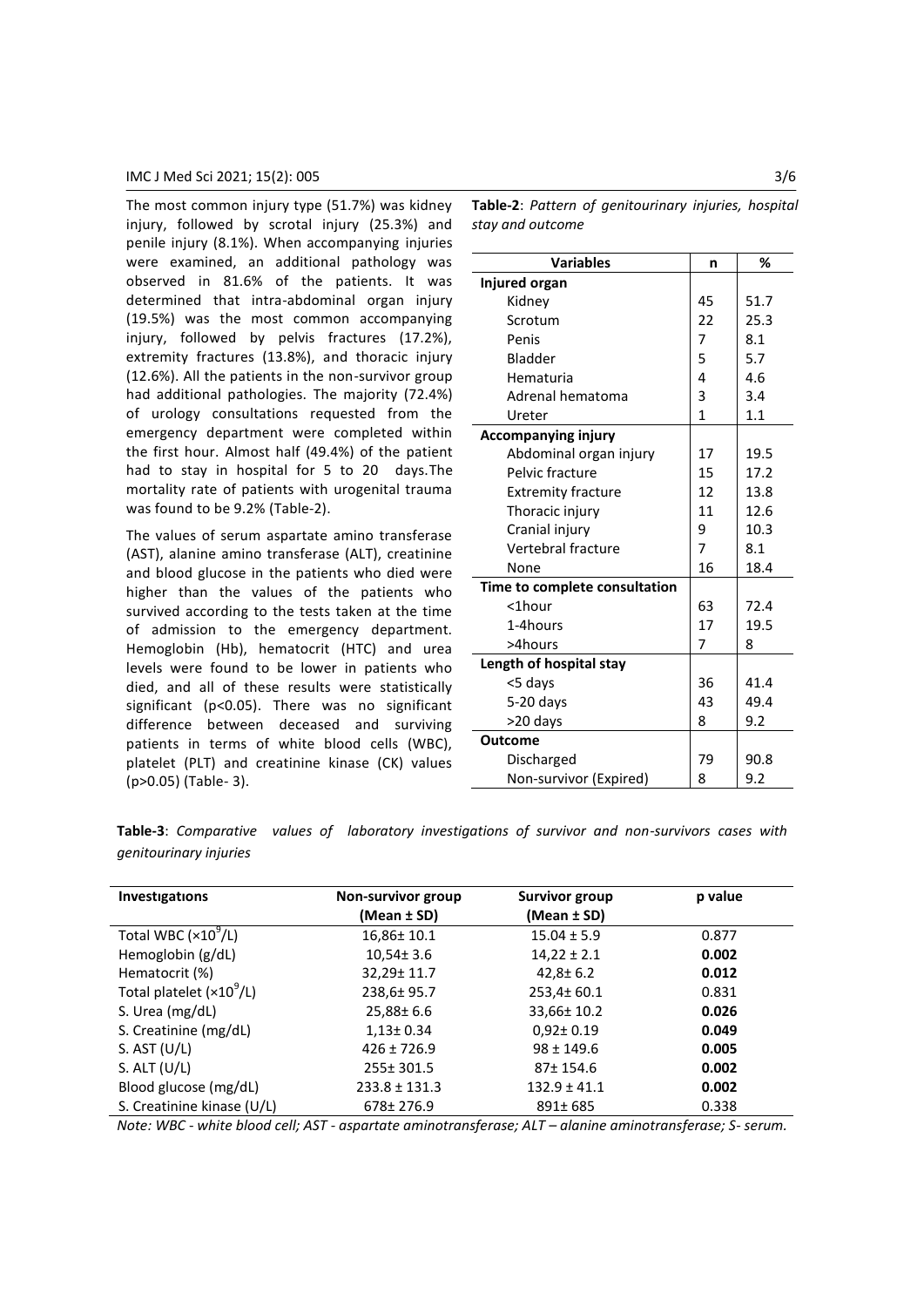Considering the interventions performed on the patients, 58% of the patients were hospitalized with medical treatment, 23% were followed up on an outpatient basis, 18% received surgical treatment, and one underwent arterial embolization (Figure-1).



**Figure-1**: *Interventions performed on patients with genitourinary injuries*

#### **Discussion**

The first place to which most trauma patients are refered is the emergency department. Genitourinary injuries accompanying multiple traumas may be overlooked during the first examination [5]. Genitourinary injuries can cause significant morbidity and mortality [6]. Although genitourinary injuries can be seen in both genders, their incidence is higher in young men [7]. The majority of the patients in our study consisted of males aged 21-40 years. This could be due to the greater exposure of young males to trauma. Trauma is the cause of 10% of all mortality. The mortality rate is lower in isolated genitourinary injuries [8]. In our study, the mortality rate was found to be 9.2%, and additional pathologies were found in all of these patients. None of the patients with isolated genitourinary trauma died. Multiple organ injuries involving more than one system were found to increase the mortality.

Traffic accidents are one of the most important causes of multi-trauma and have an increasing global incidence [9]. Buyukcam et al. [10] reported that the most common cause of genitourinary traumas was traffic accidents at a rate of 52%. Similarly, in our study, traffic accidents constituted the most common cause of genitourinary traumas at a rate of 54%. Although the kidney is a wellprotected organ, it is the most frequently injured organ in genitourinary trauma [11]. The most common injury is due to blunt trauma. Previous studies found that 80-90% of kidney traumas were accompanied by additional pathologies [12.13]. In the current study, the most frequently injured organ was the kidney (51.7%). The rate of pathologies accompanying the genitourinary traumas was 81.4%, which was in agreement with other studies. However, contrary to our study, Bagga et al. [14] found that external genital organ injuries were the most common. We believe that more studies are needed on this subject.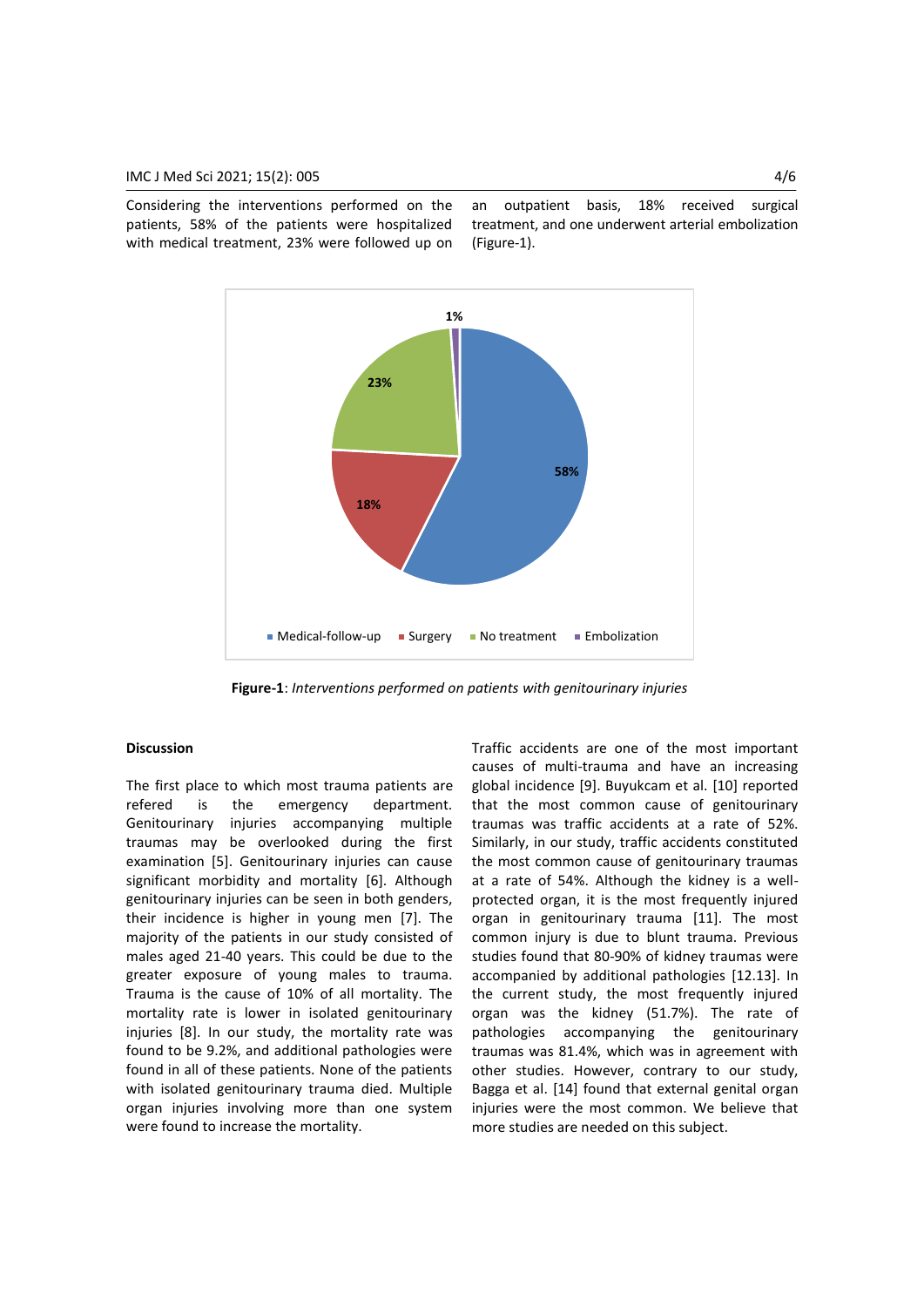Recently, the recommended mangement approach in kidney trauma is conservative treatment. Arterial embolization is recommended in patients with active bleeding. Buyukcam et al. [10] reported that only 21 of 153 patients underwent surgery. In our study, 16 of the patients were treated in the operating room. Arterial embolization was applied to only one patient. Genitourinary injuries should be followed up closely in terms of hemodynamics.

In trauma patients, changes in laboratory values can be seen due to coagulopathy and organ damage. Coagulopathy is seen in 25% of severe traumas [15]. In our study, lower hemoglobin and platelet and higher WBC values were observed among the cases in the non-survivor group, which might be due to bleeding and coagulopathy. In addition, higher AST and ALT levels among the nonsurvivors indicate the presence of accompanying intra-abdominal organ injuries.

#### **Conclusion**

Genitourinary trauma is often seen together with additional pathologies. Genitourinary injuries should be carefully examined, especially when there are intra-abdominal organ injuries. In patients with genitourinary injuries, laboratory values evaluated at the time of admission to the emergency department can provide clues about the possibility of fatal outcome . Further research is needed in this area.

**Authorship**: EY and İA contributed to conception and design, supervision; İA contributed to data collection and processing; EY contributed to analysis and interpretation; EY, İA contributed to literature review; EY contributed to writing; and İA contributed to critical review.

**Funding**: The author(s) received no financial support for the research, authorship, and/or publication of this article.

**Conflict of interest**: The author(s) declared no potential conflicts of interest with respect to the research, authorship, and/or publication of this article.

**Human rights**: Authors declare that human rights were respected according to Declaration of Helsinki.

## **References**

- 1. Gauss T, Ageron FX, Devaud ML, Debaty G, Travers S, Garrigue D et al. Association of prehospital time to in-hospital trauma mortality in a physician-staffed emergency medicine system. *JAMA Surg*. 2019; **154**(12): 1117-1124.
- 2. Kaya C, Koca O, Kalkan S, Oztürk M, İlktaç A, Karaman IM. [Evaluation of patients with urogenital trauma managed in a urology clinic]. *Ulus Travma Acil Cerrahi Derg*. 2009; **15**(1): 67-70. Turkish
- 3. Cutinha P, Venugopal S, Salim F. Genitourinary trauma. *Surgery (Oxford)*. 2013; **31**(7): 362-370.
- 4. Wardak SW, Nuttall MC. Genitourinary trauma. *Surgery (Oxford)*. 2016; **34**(7): 361-368.
- 5. Smith, CM, Woolrich-Burt L, Wellings R, Costa, ML. Major trauma CT scanning: the experience of a regional trauma centre in the UK. *Emerg Med J*. 2011; **28**(5): 378-382.
- 6. Bryk DJ, Zhao LC. Guideline of guidelines: a review of urological trauma guidelines. *BJU Int.* 2016; **117**(2): 226-234.
- 7. Djakovic N, Plas E, Martínez-Piñeiro L, Lynch TH, Mor Y et al. Guidelines on urological trauma. *EAU Guidelines*. 2009; 31-35.
- 8. Mc Geady JB, Breyer BN. Current epidemiology of genitourinary trauma. *Urol clin North Am.* 2013; **40**(3): 323.
- 9. Ramadani N, Zhjeqi V, Berisha M, Hoxha R, Begolli I, Salihu D et al. Public health profile of road traffic accidents in Kosovo 2010- 2015. *Open access Maced J Med Sci*. 2017; **5**(7): 1036.
- 10. Büyükcam F, Şen J, Akpınar Ş, Zengin Y, Çalık M, Odabaş Ö. [Evaluation of urogenital injuries in patients with trauma in the Emergency Department]. *Ulus Travma Acil Cerrahi Derg*. 2012; **18**(2): 133-140. Turkish
- 11. Phillips B, Holzmer S, Turco L, Mirzaie M, Mause E, Mause A et al. Trauma to the bladder and ureter: a review of diagnosis, management, and prognosis. *Eur J Trauma Emerg Surg*. 2017; **43**(6); 763-773.